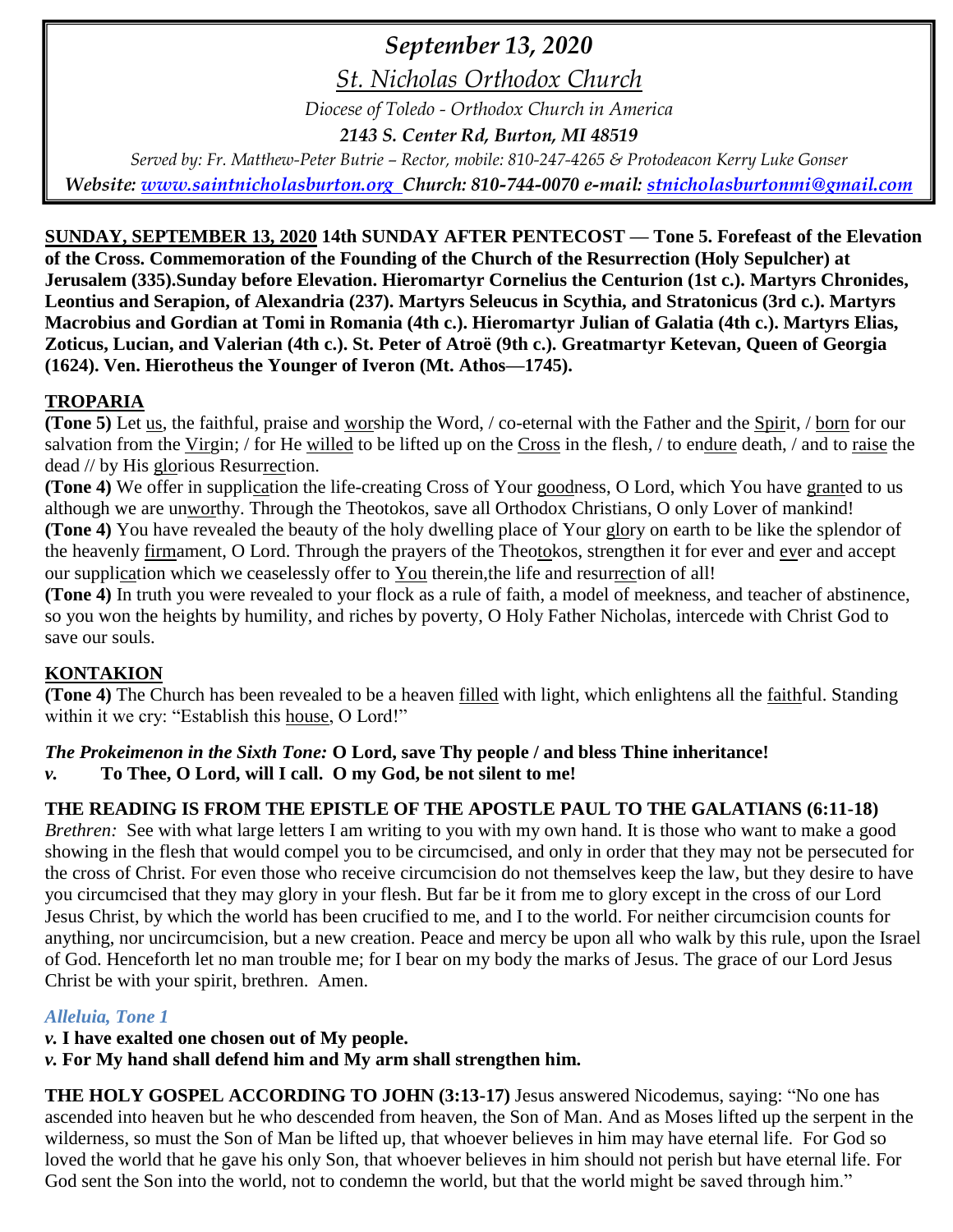#### **COMMUNION HYMN:**

Praise the Lord from the heavens! Praise Him in the highest! Alleluia, Alleluia, Alleluia!

#### **The holy Gospel according to Mark 16: 9-20 (3rd Matins Gospel)**

Now when Jesus rose early on the first day of the week, He appeared first to Mary Magdalene, out of whom He had cast seven demons. She went and told those who had been with Him, as they mourned and wept. And when they heard that He was alive and had been seen by her, they did not believe. After that, He appeared in another form to two of them as they walked and went into the country. And they went and told it to the rest, but they did not believe them either. Later He appeared to the eleven as they sat at the table; and He rebuked their unbelief and hardness of heart, because they did not believe those who had seen Him after He had risen. And He said to them, "Go into all the world and preach the gospel to every creature. He who believes and is baptized will be saved; but he who does not believe will be condemned. And these signs will follow those who believe: In My name they will cast out demons; they will speak with new tongues; they will take up serpents; and if they drink anything deadly, it will by no means hurt them; they will lay hands on the sick, and they will recover. So then, after the Lord had spoken to them, He was received up into heaven, and sat down at the right hand of God. And they went out and preached everywhere, the Lord working with them and confirming the word through the accompanying signs. Amen.

#### **The Founding of the Church of the Resurrection (Holy Sepulchre) at Jerusalem (Sept. 13)**

The Dedication of the Temple of the Resurrection of Christ at Jerusalem celebrates the dedication of the Church of the Resurrection, built by St Constantine the Great and his mother, the empress Helen. When the Roman emperor Titus conquered Jerusalem in the year 70, he razed the city and destroyed the Temple of Solomon on Mount Moriah, leaving there not a stone upon a stone, as even the Savior foretold (Mt.13:1-2). Later on the zealous pagan emperor Hadrian (117-138) built on the site of the Jerusalem destroyed by Titus a new city named Aelia Capitolina for him (Hadrian Aelius). It was forbidden to call the city by its former name. He gave orders to cover the Holy Tomb of the Lord with earth and stones, and on that spot to set up an idol. On Golgotha, where the Savior was crucified, he constructed a pagan temple dedicated to the goddess Venus in 119. In Bethlehem, at the place the Savior was born of the All-Pure Virgin, the impious emperor set up an idol of Adonis. He did all this intentionally, so that people would forget completely about Christ the Savior and that they would no longer remember the places where He lived, taught, suffered and arose in glory.

At the beginning of the reign of St Constantine the Great (306-337), the first of the Roman emperors to recognize the Christian religion, he and his pious mother the empress Helen decided to rebuild the city of Jerusalem. They also planned to build a church on the site of the Lord's suffering and Resurrection, in order to reconsecrate and purify the places connected with memory of the Savior from the taint of foul pagan cults. The empress Helen journeyed to Jerusalem with a large quantity of gold, and St Constantine the Great wrote a letter to Patriarch Macarius I (313-323), requesting him to assist her in every possible way with her task of the renewing the Christian holy places. After her arrival in Jerusalem, the holy empress Helen destroyed all the pagan temples and reconsecrated the places desecrated by the pagans. She was zealous to find the Cross of our Lord Jesus Christ, and she ordered the excavation of the place where the temple of Venus stood. There they discovered the Sepulchre of the Lord and Golgotha, and they also found three crosses and some nails. The Cross of the Lord was revealed when it brought to life a dead man. Patriarch Macarius raised up the Life-Creating Cross and displayed it to all the people standing about. (the Feast of the Elevation of the Cross – September 14)

The holy empress quickly began the construction of a large church which enclosed within its walls Golgotha, the place of the Crucifixion of the Savior, and the Sepulchre of the Lord, located near each other. The Church of the Resurrection was ten years in building, and the holy empress Helen did not survive to see its completion. She returned to Constantinople, and reposed in the year 327. After her arrival in Jerusalem, the holy empress built churches in Bethlehem, on the Mount of Olives, at Gethsemane and in many other places connected with the life of the Savior and events in the New Testament.

The construction of the church of the Resurrection, called "Martyrion" in memory of the sufferings of the Savior, was completed in the same year as the Council of Tyre, and in the thirtieth year of the reign of St Constantine the Great. Therefore, at the assembly of September 13, 335, the consecration of the temple was particularly solemn with bishops from many lands attending. On this day all the city of Jerusalem was consecrated. The Fathers of the Church established September 13 as the commemoration of this remarkable event. *from* [oca.org](https://www.oca.org/saints/lives/2020/09/13/102593-commemoration-of-the-founding-of-the-church-of-the-resurrection)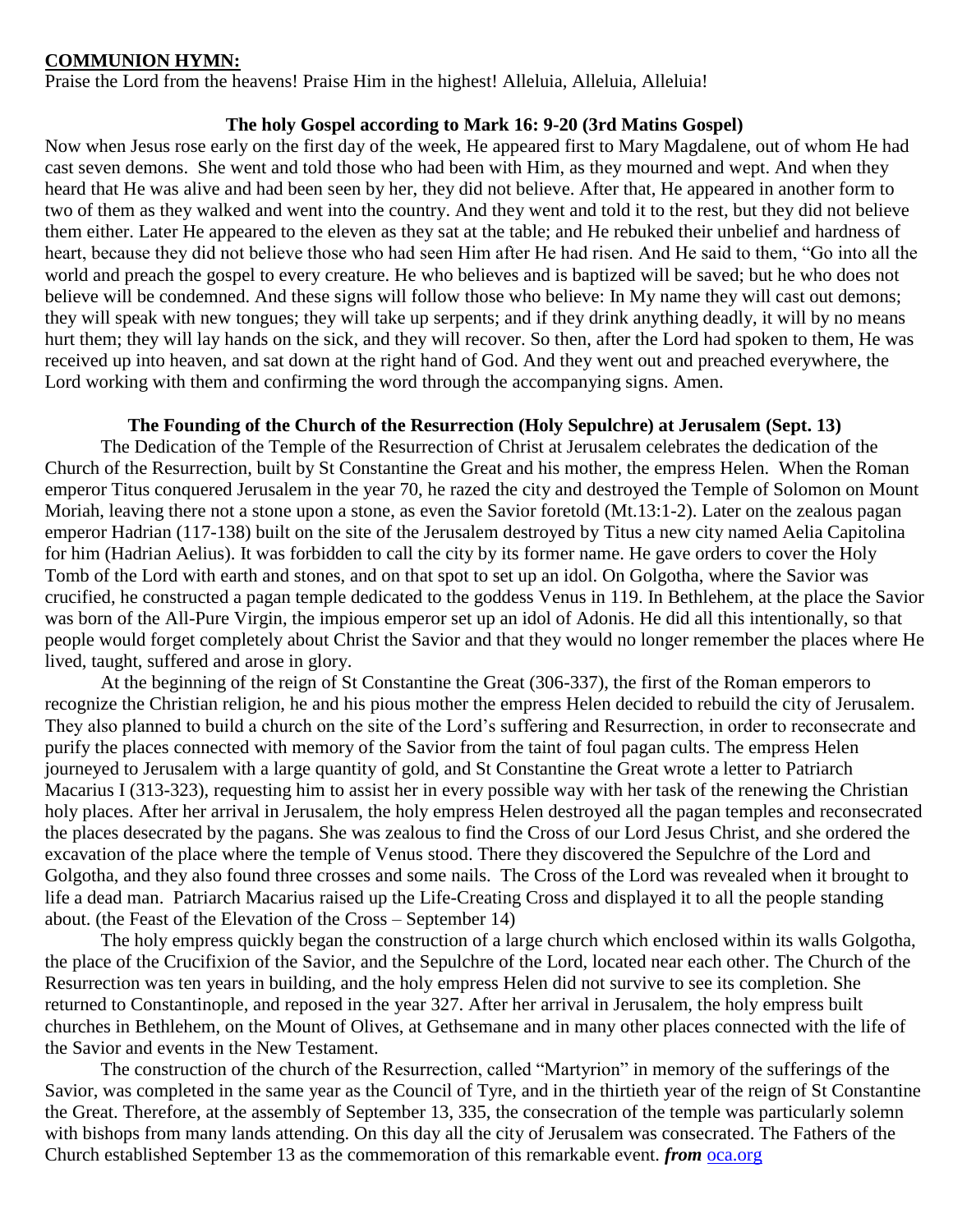

# **CANDLE INTENTIONS FOR THE HEALTH AND BLESSINGS OF**

Jerry Brucksch Christine, Josh & Jennifer Health & God's blessings, a speedy recovery for Jerry Brucksch Nancy, Tom, Danny & Megan Jerry & Christine Brucksch Teta Dorothy & family Special Intention Laurie Brock Fr. Tom, Fr. Don, Fr. Paul, Fr. Anthony, Fr. Robert, Aaron, Milica, Calvin, Larry, Helen, Angelo, Joan, Peggy, Bob, Angelo, Christine, Dorothy, Irene, Allen, Deborah, Luba, Kosta, Stojan, Mira, Bosa, Christopher, Allison, Jeanette, Katheryn, Joseph, Ted, Marlene, Gladys, all the parishioners of St. Nicholas, my family & friends. Joe Tome Special Intention Joe Tome

# **CANDLE INTENTIONS FOR BLESSED REPOSE**

Beverly Svetcos - Blessed Repose~Memory Eternal Dorothy Goodman & family



**Many years to our Archbishop and Father Alexander who joins us for the Divine Liturgy today.**

**Welcome to everyone joining us via our YouTube channel:** *[St Nicholas Orthodox Church Burton.](https://www.youtube.com/channel/UC59tV-Re443z-GCoETAUvfA)* If at the time of the divine services you cannot access the livestream, please check out [St. Mary Magdalene Church](https://www.youtube.com/channel/UClHAqZrWkXdYELujbbIslHg) or [St George](https://www.youtube.com/channel/UCpLWfxMIJK4uQOV41ekE6Wg/videos?view=2&flow=grid)  [Church](https://www.youtube.com/channel/UCpLWfxMIJK4uQOV41ekE6Wg/videos?view=2&flow=grid) or [Assumption Church](https://www.facebook.com/AssumptionGrandBlanc/) for their livestreams.

**THE ELEVATION OF THE CROSS OF THE LORD** The second great feast of the new Church year is the elevation of the Cross of the Lord which we celebrate on September 14. The Orthodox parishes of Genesee County will keep this feast with Vespers here [tonight at 6:30 pm](https://www.youtube.com/watch?v=HzDK7oi3I-o) – livestreamed including the service of the elevation of the Cross and then tomorrow, [Monday, September 14 at 10 am the Pontifical Divine Liturgy at St Mary Magdalene](https://www.youtube.com/watch?v=LXGI7mZBca4)  [Church](https://www.youtube.com/watch?v=LXGI7mZBca4) - livestreamed on their YouTube channel. **All of these services are open to everyone to attend in person.**

**ADULT EDUCATION CLASS** will resume on September 16<sup>th</sup> at 11:15 am-12:15am in the pavilion. The class will be continuing our book *Early Christian Fathers,* beginning with *The Didache.*

**PARISH COUNCIL** met on September 8 by teleconference. Susie Ford was elected as lay delegate to attend the virtual Diocesan Conference on Saturday, October 3. The election for parish council members & auditors will be held on Sunday, November 8. Parish council members whose terms expire in 2020 are Calvin Conrad, Susie Ford, and Shari Nicoloff. The auditor whose term ends in 2020 is Mary Batzos. We hope to have absentee ballots ready by Sunday, October 18. If you would like an absentee ballot, please call or email the office. Absentee ballots must be returned by Sunday, November 8.

The parish finances remain stable. Please continue your giving whether in person at Liturgy, through Givelify, or by sending in your donation to the office or dropping it off during office hours. The Lord repay you!

**GOD BLESS** newborn twins, Lazaros Dimitrios and Sophie Tula Stavridis, children of Teddy and Jessica Stavridis, great-grandchildren of Vasilka Karatza. The babies were born on Wednesday, September 9. Sophie Tula was baptized the same day and is expected to go home under hospice care. Please keep Lazaros and Sophie in your prayers together with their parents, Teddy and Jessica, and their great-grandmother, Vasilka Karatza.

**MEMORY ETERNAL** David Gerzevske, stepfather of Dat Gerzevske, fell asleep in the Lord in Chicago on Thursday, September 10 and will be buried in Minnesota. May he rest in the light of Christ's face. God grant His comfort to Dat and his family. Memory eternal! Christ is risen!

**CANDLE INTENTION REQUESTS** can be emailed to the office at [stnicholasburtonmi@gmail.com](mailto:stnicholasburtonmi@gmail.com) or called in.